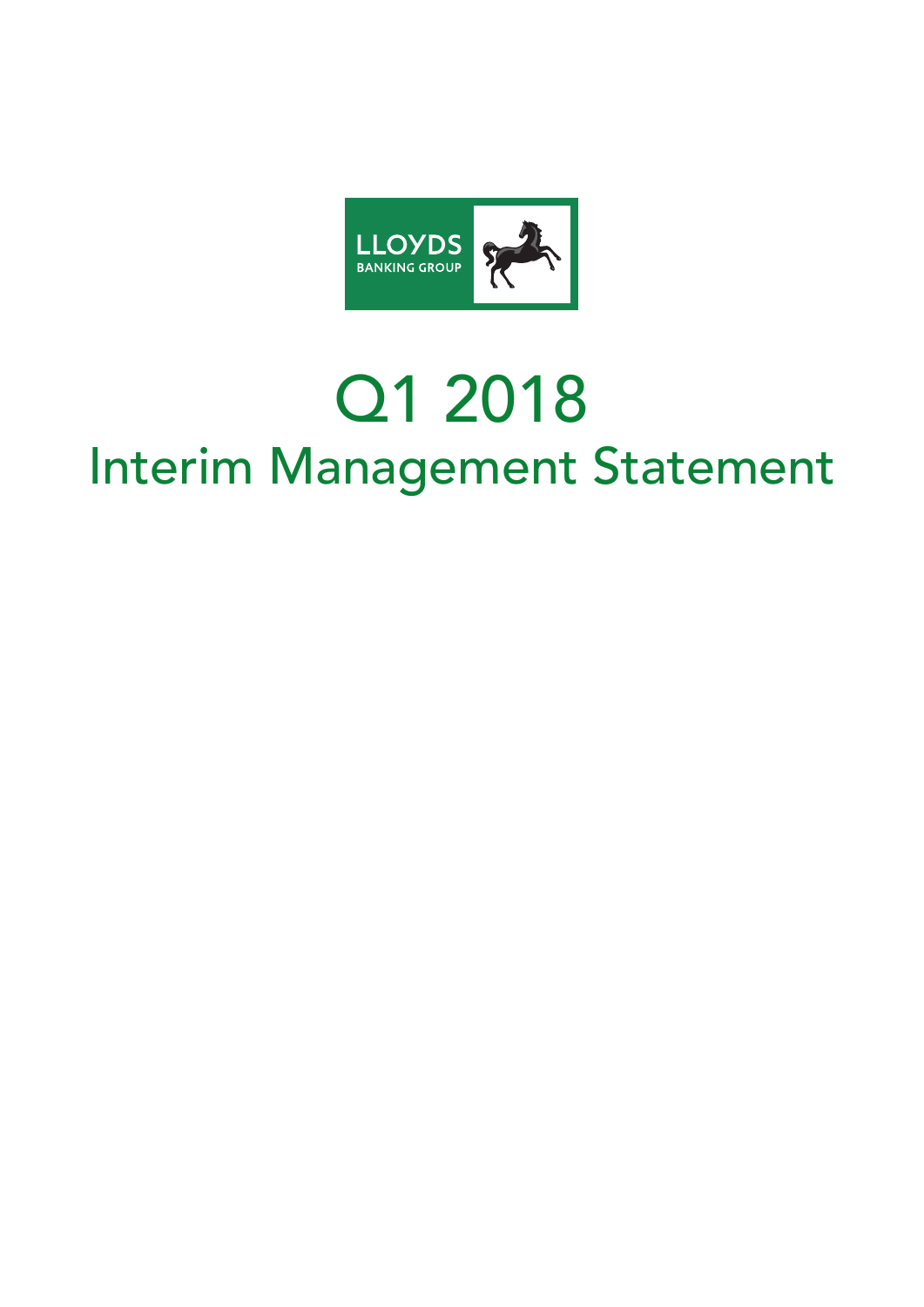## **HIGHLIGHTS FOR THE THREE MONTHS ENDED 31 MARCH 2018**

## **Strong financial performance with significant increase in profit and returns on a statutory and underlying basis**

- Statutory profit before tax of £1.6 billion, 23 per cent higher, with return on tangible equity increasing to 12.3 per cent, reflecting improved underlying profit and lower below the line items
- Net income at £4.3 billion, 4 per cent higher, with net interest margin increasing to 2.93 per cent
- Cost:income ratio further improved to 47.8 per cent with positive jaws of 9 per cent
- Asset quality remains strong with an asset quality ratio of 23 basis points
- Balance sheet strength maintained with strong CET1 capital increase of 50 basis points in the quarter and CET1 ratio of 14.4 per cent pre 2018 dividend accrual<sup>1</sup>
- Tangible net assets per share higher at 52.3 pence<sup>2</sup>, driven by strong statutory profit
- Strong start to the year with no change to the financial targets for 2018

# **GROUP CHIEF EXECUTIVE'S STATEMENT**

In the first three months of 2018 we have again delivered strong financial performance with increased profits and returns, a significantly reduced gap between underlying and statutory profit and a strong increase in capital. These results continue to demonstrate the strength of our business model. In March, following our 2017 results and dividends announcement, we commenced our share buyback programme of up to £1 billion.

The UK economy continues to be resilient, benefiting from low unemployment and continued GDP growth. Asset quality remains strong with no deterioration seen across the portfolio. We expect the economy to continue to perform along these lines during 2018.

In February we announced our ambitious strategy to transform the Group into a digitised, simple, low risk, customer focused UK financial services provider. We have made a strong start to 2018 and have begun implementing the strategic initiatives which will further digitise the Group, enhance customer propositions, maximise our capabilities as an integrated financial service provider and transform the way we work.

> António Horta-Osório *Group Chief Executive*

<sup>1</sup> Incorporates profits for the quarter, that remain subject to formal verification in accordance with the Capital Requirements Regulation.

After adjusting for IFRS 9.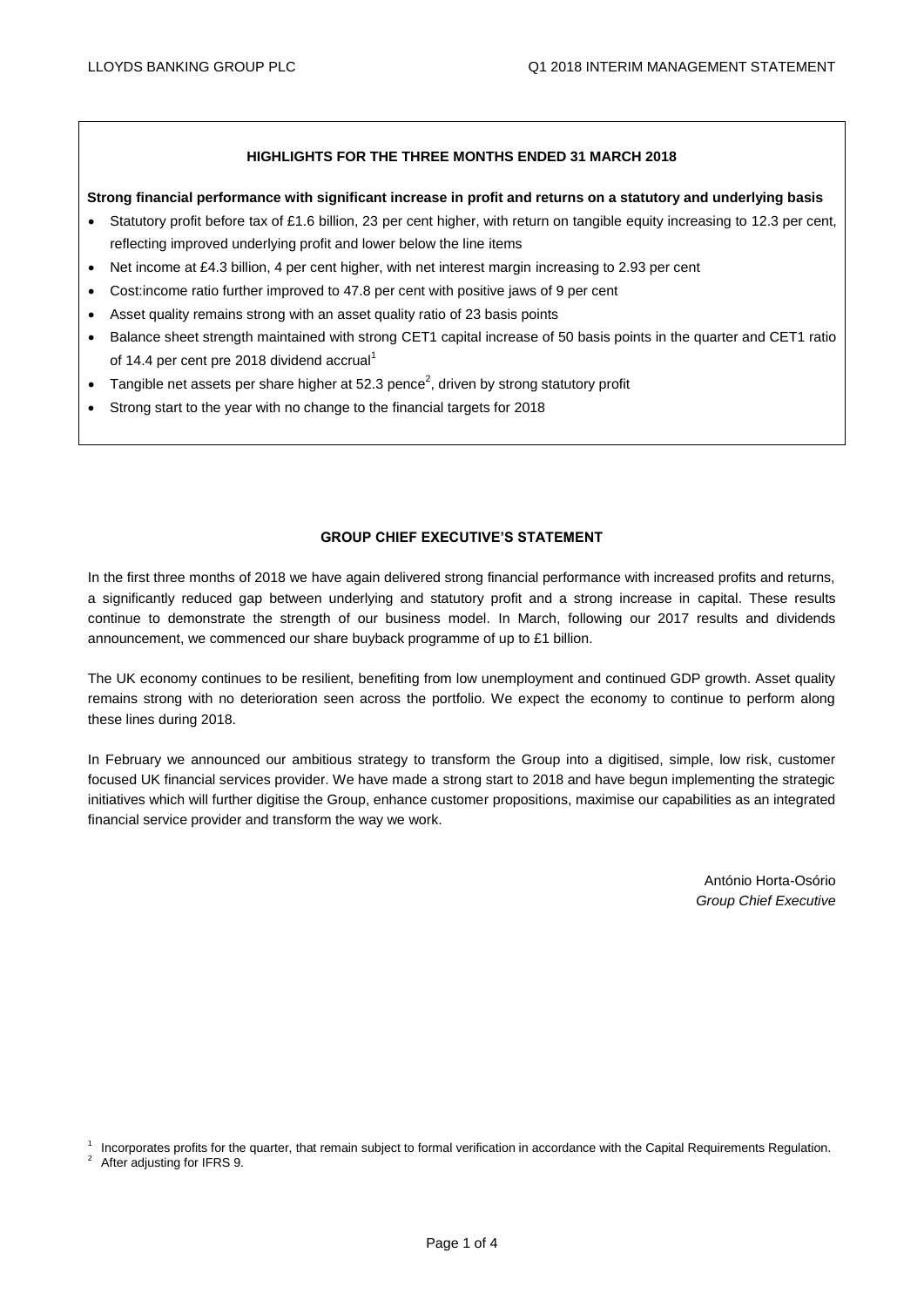|                                                   | Quarter<br>ended<br>31 Mar 2018 | Quarter<br>ended<br>31 Mar 2017 |                   | Quarter<br>ended<br>31 Dec 2017 |                   |
|---------------------------------------------------|---------------------------------|---------------------------------|-------------------|---------------------------------|-------------------|
|                                                   | £ million                       | £ million                       | %                 | £ million                       | %                 |
| Net interest income                               | 3,171                           | 2,928                           | 8                 | 3,203                           | (1)               |
| Other income                                      | 1,411                           | 1,482                           | (5)               | 1,429                           | (1)               |
| <b>Total income</b>                               | 4,582                           | 4,410                           | 4                 | 4,632                           | (1)               |
| Operating lease depreciation                      | (252)                           | (232)                           | (9)               | (284)                           | 11                |
| Net income                                        | 4,330                           | 4,178                           | 4                 | 4,348                           |                   |
| Operating costs                                   | (2,008)                         | (1,968)                         | (2)               | (2, 165)                        | $\overline{7}$    |
| Remediation                                       | (60)                            | (200)                           | 70                | (325)                           | 82                |
| <b>Total costs</b>                                | (2,068)                         | (2, 168)                        | 5                 | (2, 490)                        | 17                |
| Impairment                                        | (258)                           | (127)                           |                   | (257)                           |                   |
| Underlying profit <sup>1</sup>                    | 2,004                           | 1,883                           | 6                 | 1,601                           | 25                |
| Restructuring                                     | (138)                           | (157)                           | 12                | (152)                           | 9                 |
| Volatility and other items                        | (174)                           | (72)                            |                   | (69)                            |                   |
| Payment protection insurance provision            | (90)                            | (350)                           |                   | (600)                           |                   |
| Statutory profit before tax                       | 1,602                           | 1,304                           | 23                | 780                             | 105               |
| Tax expense                                       | (455)                           | (414)                           | (10)              | (342)                           | (33)              |
| Profit for the period                             | 1,147                           | 890                             | 29                | 438                             | 162               |
| Earnings per share                                | 1.5p                            | 1.1 <sub>p</sub>                | 36                | 0.4p                            | 275               |
| Banking net interest margin                       | 2.93%                           | 2.80%                           | 13bp              | 2.90%                           | 3bp               |
| Average interest-earning banking assets           | £437bn                          | £431bn                          | 1                 | £439bn                          |                   |
| Cost:income ratio <sup>1</sup>                    | 47.8%                           | 51.9%                           | $(4.1)$ pp        | 57.3%                           | $(9.5)$ pp        |
| Asset quality ratio                               | 0.23%                           | 0.12%                           | 11bp              | 0.23%                           |                   |
| Underlying return on tangible equity <sup>1</sup> | 15.4%                           | 13.6%                           | 1.8 <sub>pp</sub> | 11.5%                           | 3.9 <sub>pp</sub> |
| Return on tangible equity                         | 12.3%                           | 8.8%                            | 3.5pp             | 4.2%                            | 8.1pp             |

## **CONSOLIDATED INCOME STATEMENT − UNDERLYING BASIS**

| <b>CONSOLIDATED BALANCE SHEET AND KEY RATIOS</b> |  |
|--------------------------------------------------|--|
|                                                  |  |

|                                                     | At 31 Mar<br>2018 | At 1 Jan<br>2018<br>(adjusted) $^2$ | <b>Change</b><br>% | At 31 Dec<br>2017<br>(reported) | Change<br>℅ |
|-----------------------------------------------------|-------------------|-------------------------------------|--------------------|---------------------------------|-------------|
| Loans and advances to customers <sup>3</sup>        | £445bn            | £444bn                              |                    | £456bn                          | (2)         |
| Customer deposits <sup>4</sup>                      | £413bn            | £416bn                              | (1)                | £416bn                          | (1)         |
| Loan to deposit ratio                               | 108%              | 107%                                | 1pp                | 110%                            | $(2)$ pp    |
| <b>Total assets</b>                                 | £805bn            | £811bn                              | (1)                | £812bn                          | (1)         |
| CET1 ratio pre 2018 dividend accrual <sup>5,6</sup> | 14.4%             | 13.9%                               | $0.5$ pp           | 13.9%                           | 0.5pp       |
| CET1 ratio <sup>5,6</sup>                           | 14.1%             | 13.9%                               | $0.2$ pp           | 13.9%                           | 0.2pp       |
| Transitional total capital ratio <sup>5</sup>       | 21.6%             | 21.2%                               | $0.4$ pp           | 21.2%                           | $0.4$ pp    |
| Transitional MREL ratio <sup>5</sup>                | 27.4%             | 25.7%                               | 1.7 <sub>pp</sub>  | 25.7%                           | 1.7pp       |
| UK leverage ratio $5,6,7$                           | 5.3%              | 5.4%                                | $(0.1)$ pp         | 5.4%                            | $(0.1)$ pp  |
| Risk-weighted assets <sup>5</sup>                   | £211bn            | £211bn                              |                    | £211bn                          |             |
| Tangible net assets per share                       | 52.3p             | 51.7p                               | 0.6p               | 53.3p                           | $(1.0)$ p   |

<sup>1</sup> Prior periods restated to include remediation.

 $2$  Adjusted to reflect the impact of applying IFRS 9 from 1 January 2018, with transitional arrangements applied for capital.

 $3$  Excludes reverse repos of £21.8 billion (31 December 2017: £16.8 billion).

 $^4$  Excludes repos of £3.3 billion (31 December 2017: £2.6 billion).

Incorporating profits, net of foreseeable dividends (unless otherwise stated), for the period that remain subject to formal verification in accordance with the Capital Requirements Regulation.

 $6$  The CET1 and leverage ratios at 31 December 2017 were reported on a proforma basis, reflecting the dividend paid by the Insurance business in February 2018. In addition the CET1 ratio was post share buyback.

<sup>7</sup> Calculated in accordance with the UK Leverage Ratio Framework. Excludes qualifying central bank claims.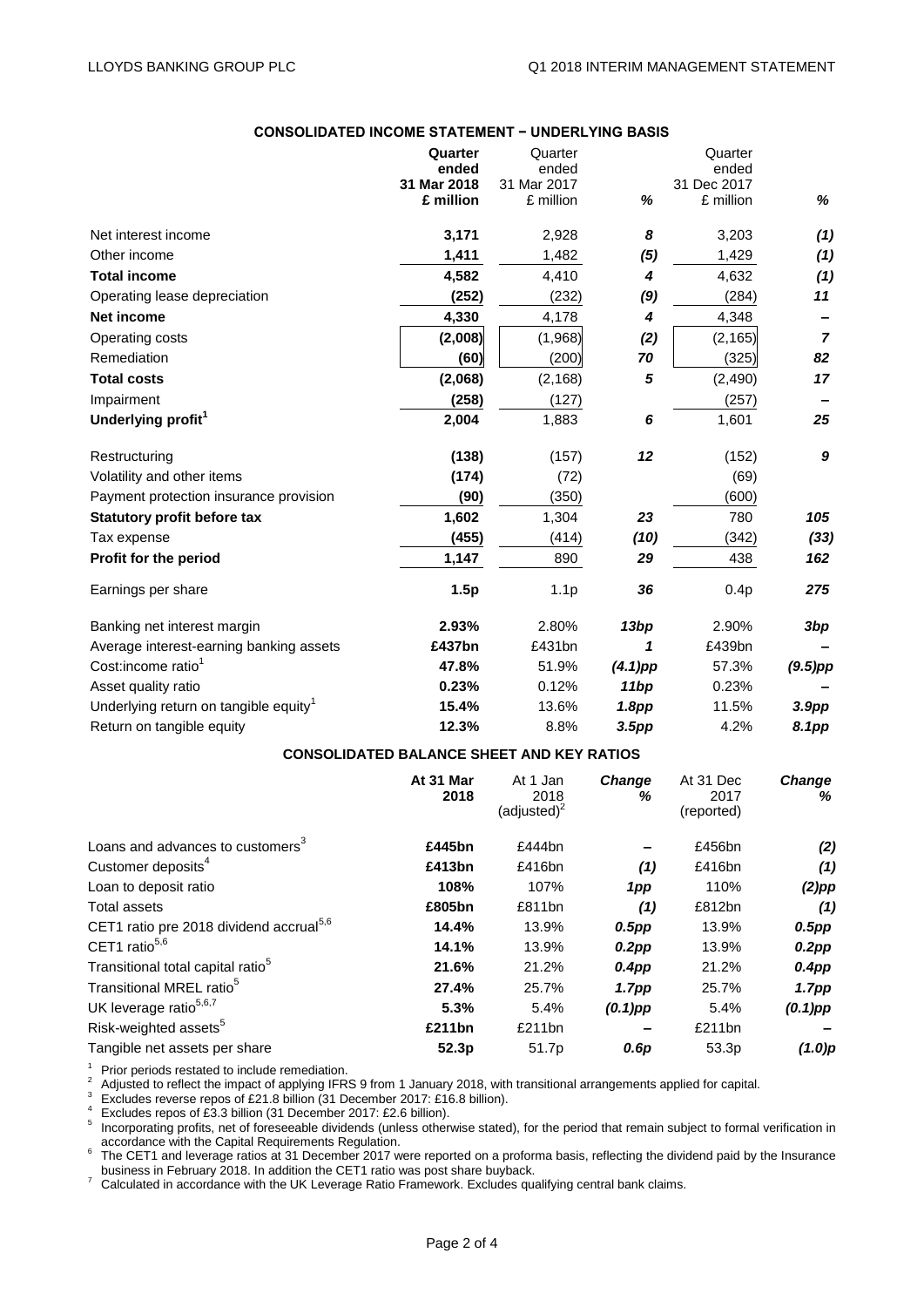## **REVIEW OF PERFORMANCE**

**Strong financial performance with significant increase in profit and returns on a statutory and underlying basis** Statutory profit before tax was up 23 per cent at £1,602 million and profit after tax was up 29 per cent at £1,147 million. both driven by a 6 per cent increase in underlying profit to £2,004 million and lower below the line items. The statutory return on tangible equity improved 3.5 percentage points to 12.3 per cent.

Net income of £4,330 million was 4 per cent higher than the first quarter of 2017 with an 8 per cent increase in net interest income, more than offsetting a 5 per cent decrease in other income, while operating lease depreciation increased 9 per cent mainly reflecting fleet growth in Lex Autolease.

Net interest income increased by £243 million to £3,171 million, largely reflecting a 13 basis point increase in the net interest margin to 2.93 per cent driven by the benefit from MBNA and lower deposit and wholesale funding costs, more than offsetting continued asset pricing pressure. Average interest-earning assets of £437 billion were up on prior year due to targeted business growth. Other income was £1,411 million with the decrease reflecting higher weather related insurance claims, lower bulk annuity business, transaction flows in Commercial Banking and the changes to overdraft charging which took effect in November, partly offset by continued growth in the Lex Autolease business.

Operating costs at £2,008 million increased 2 per cent, reflecting MBNA. Our market leading cost:income ratio improved further to 47.8 per cent with positive jaws of 9 per cent.

Credit quality across the portfolio remains strong. The asset quality ratio increased to 23 basis points largely due to the expected lower releases and write backs, the inclusion of MBNA and the non-recurrence of debt sales realised in the first quarter of 2017. The stable gross AQR of 27 basis points includes 3 basis points for MBNA.

Restructuring of £138 million included severance costs relating to the Group's strategic investment plans, the rationalisation of the non-branch property portfolio, implementation of the ring-fencing requirements and MBNA integration costs. The increase in the volatility and other items line largely reflects the movements in equity markets and credit spreads in the quarter. The Payment Protection Insurance charge of £90 million comprises the increased costs in relation to the completion of the requirement under the Plevin ruling to proactively contact customers who have previously had their complaints defended.

## **Balance sheet strength maintained with strong increase in capital**

Loans and advances to customers were adjusted on adoption of IFRS 9, resulting in around £11.5 billion reduction to £444 billion primarily due to the reclassification of certain assets. After this adjustment, loans and advances to customers increased slightly in the quarter to £445 billion with continued growth in targeted segments, including £0.3 billion in SME and £0.3 billion in motor finance, while the open mortgage book of £267 billion remained in line with year end 2017. The loan to deposit ratio was slightly up at 108 per cent.

The CET1 ratio has strengthened to 14.4 per cent before dividend accrual with an increase of 50 basis points in the quarter primarily driven by strong statutory profit after tax. After accruing for dividends the CET1 ratio remains strong at 14.1 per cent. The Group remains well positioned to meet its Minimum Requirement for Own Funds and Eligible Liabilities (MREL) from 2020 and, as at 31 March 2018, had a transitional MREL ratio of 27.4 per cent. The UK leverage ratio reduced to 5.3 per cent. Tangible net assets per share increased to 52.3 pence after adjusting the December position for the implementation of IFRS 9.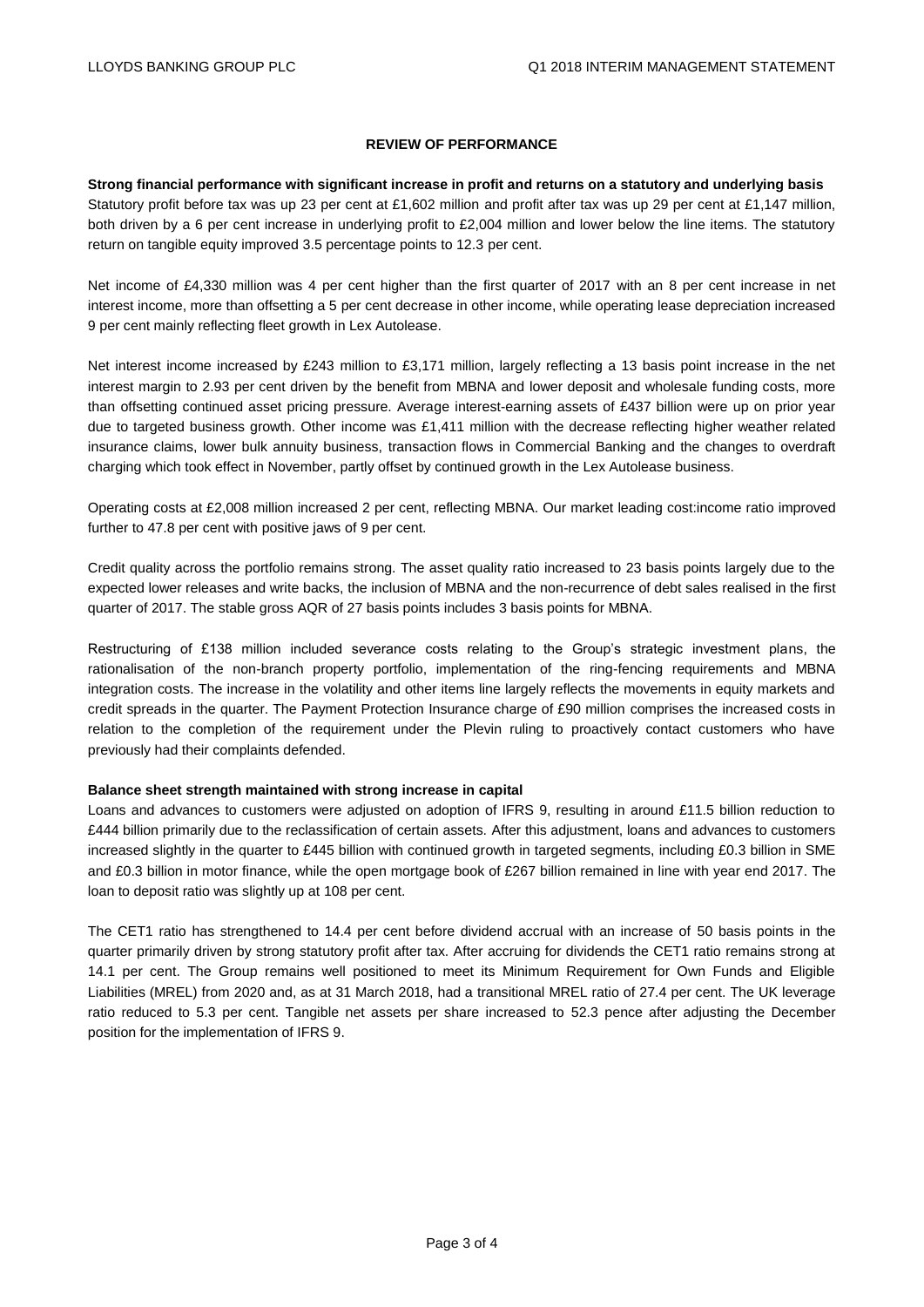# **ADDITIONAL FINANCIAL INFORMATION**

# **1. Banking net interest margin and average interest-earning banking assets**

|                                                                                                                                  | Quarter<br>ended<br>31 Mar 2018<br>£m  | Quarter<br>ended<br>31 Mar 2017<br>£m  |
|----------------------------------------------------------------------------------------------------------------------------------|----------------------------------------|----------------------------------------|
| Group net interest income - statutory basis                                                                                      | 3,791                                  | 2,363                                  |
| Insurance gross up                                                                                                               | (678)                                  | 499                                    |
| Volatility and other items                                                                                                       | 58                                     | 66                                     |
| Group net interest income - underlying basis                                                                                     | 3,171                                  | 2,928                                  |
| Non-banking net interest income                                                                                                  | (9)                                    | 47                                     |
| Banking net interest income - underlying basis                                                                                   | 3,162                                  | 2,975                                  |
|                                                                                                                                  | Quarter<br>ended<br>31 Mar 2018<br>£bn | Quarter<br>ended<br>31 Mar 2017<br>£bn |
| Net loans and advances to customers                                                                                              | 444.5                                  | 444.7                                  |
| Impairment provision and fair value adjustments<br>Non-banking items:                                                            | 4.2                                    | 3.6                                    |
| Fee based loans and advances<br>Sale of assets to Insurance                                                                      | (5.5)                                  | (8.5)<br>(6.6)                         |
| Other non-banking                                                                                                                | (5.6)                                  | (3.4)                                  |
| Gross banking loans and advances                                                                                                 | 437.6                                  | 429.8                                  |
| Averaging                                                                                                                        | (0.5)                                  | 1.1                                    |
| Average interest-earning banking assets                                                                                          | 437.1                                  | 430.9                                  |
| Banking net interest margin                                                                                                      | 2.93%                                  | 2.80%                                  |
| 2.<br>Return on tangible equity                                                                                                  | Quarter<br>ended<br>31 Mar 2018        | Quarter<br>ended<br>31 Mar 2017        |
| Average shareholders' equity (£bn)                                                                                               | 43.3                                   | 43.7                                   |
| Average intangible assets (£bn)                                                                                                  | (5.2)                                  | (3.9)                                  |
| Average tangible equity (£bn)                                                                                                    | 38.1                                   | 39.8                                   |
| Underlying profit after tax <sup>1</sup> (£m)                                                                                    | 1,473                                  | 1,381                                  |
| Add back amortisation of intangible assets (post tax) (£m)                                                                       | 67                                     | 49                                     |
| Less profit attributable to non-controlling interests and other equity holders (£m)<br>Adjusted underlying profit after tax (£m) | (91)<br>1,449                          | (98)<br>1,332                          |
|                                                                                                                                  |                                        |                                        |
| Underlying return on tangible equity <sup>1</sup>                                                                                | 15.4%                                  | 13.6%                                  |
| Group statutory profit after tax (£m)                                                                                            | 1,147                                  | 890                                    |
| Add back amortisation of intangible assets (post tax) (£m)                                                                       | 67                                     | 49                                     |
| Add back amortisation of purchased intangible assets (post tax) (£m)                                                             | 31                                     | 26                                     |
| Less profit attributable to non-controlling interests and other equity holders (£m)                                              | (91)                                   | (98)                                   |
| Adjusted statutory profit after tax (£m)                                                                                         | 1,154                                  | 867                                    |
| Statutory return on tangible equity                                                                                              | 12.3%                                  | 8.8%                                   |

<sup>1</sup> Prior periods restated to include remediation.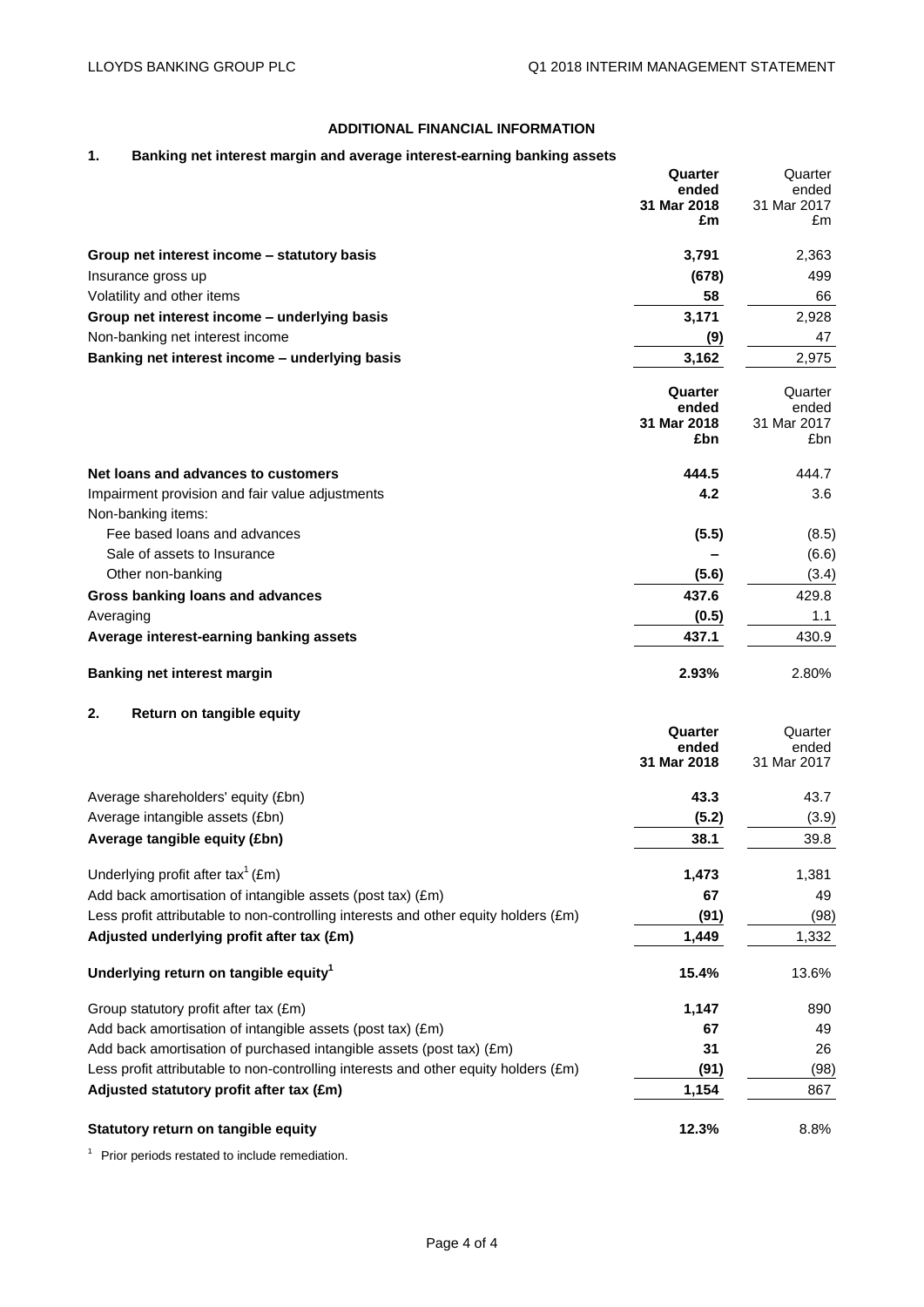#### **BASIS OF PRESENTATION**

This release covers the results of Lloyds Banking Group plc together with its subsidiaries (the Group) for the three months ended 31 March 2018.

**Statutory basis:** Statutory profit before tax and statutory profit after tax are included on page 2. However, a number of factors have had a significant effect on the comparability of the Group's financial position and results. Accordingly, the results are also presented on an underlying basis.

**Underlying basis:** The statutory results are adjusted for certain items which are listed below, to allow a comparison of the Group's underlying performance.

− restructuring, including severance related costs, the costs of implementing regulatory reform and ring-fencing, the rationalisation of the non-branch property portfolio, the integration of MBNA and Zurich's UK workplace pensions and savings business;

− volatility and other items, which includes the effects of certain asset sales, the volatility relating to the Group's own debt and hedging arrangements and that arising in the insurance businesses, insurance gross up, the unwind of acquisition-related fair value adjustments and the amortisation of purchased intangible assets;

payment protection insurance provisions.

Unless otherwise stated, income statement commentaries throughout this document compare the three months ended 31 March 2018 to the three months ended 31 March 2017, and the balance sheet analysis compares the Group balance sheet as at 31 March 2018 to the Group balance sheet as at 31 December 2017.

**MBNA:** MBNA's results and balance sheet have been consolidated with effect from 1 June 2017.

**Remediation:** Previously referred to as other conduct, remediation is now included in underlying profit and the Group's cost:income ratio. The Group's disclosed jaws are operating jaws adjusted for remediation. Underlying profit for the three months ended 31 March 2017 and 31 December 2017 has been restated to allow comparison.

**Alternative performance measures:** The Group uses a number of alternative performance measures, including underlying profit, in the discussion of its business performance and financial position on pages 1 and 2. Save for the changes referred to in Remediation above, there have been no changes to the definitions used by the Group; further information on these measures is set out on page 267 of the 2017 Annual Report and Accounts.

**IFRS 9 and IFRS 15:** On 1 January 2018, the Group implemented IFRS 9 "Financial Instruments" and IFRS 15 "Revenue from Contracts with Customers". As permitted by IFRS 9 and IFRS 15, comparative information for previous periods has not been restated. The impact on the Group's financial position of applying IFRS 9 requirements is set out in a separate document available on the Group's website. The impact of adopting IFRS 15 was not material.

**Capital:** Capital and leverage ratios reported as at 31 March 2018 incorporate profits for the quarter, less foreseeable dividends, that remain subject to formal verification in accordance with the Capital Requirements Regulation. All ratios at 31 March 2018 reflect the application of IFRS 9 transitional arrangements. The Q1 2018 Interim Pillar 3 Report is located at: [www.lloydsbankinggroup.com/investors/financial-performance/other-disclosures](http://www.lloydsbankinggroup.com/investors/financial-performance/other-disclosures)

### **FORWARD LOOKING STATEMENTS**

This document contains certain forward looking statements with respect to the business, strategy, plans and /or results of Lloyds Banking Group and its current goals and expectations relating to its future financial condition and performance. Statements that are not historical facts, including statements about Lloyds Banking Group's or its directors' and/or management's beliefs and expectations, are forward looking statements. By their nature, forward looking statements involve risk and uncertainty because they relate to events and depend upon circumstances that will or may occur in the future. Factors that could cause actual business, strategy, plans and/or results (including but not limited to the payment of dividends) to differ materially from forward looking statements made by the Group or on its behalf include, but are not limited to: general economic and business conditions in the UK and internationally; market related trends and developments; fluctuations in interest rates, inflation, exchange rates, stock markets and currencies; the ability to access sufficient sources of capital, liquidity and funding when required; changes to the Group's credit ratings; the ability to derive cost savings and other benefits including, but without limitation as a result of any acquisitions, disposals and other strategic transactions; changing customer behaviour including consumer spending, saving and borrowing habits; changes to borrower or counterparty credit quality; instability in the global financial markets, including Eurozone instability, instability as a result of the exit by the UK from the European Union (EU) and the potential for other countries to exit the EU or the Eurozone and the impact of any sovereign credit rating downgrade or other sovereign financial issues; technological changes and risks to the security of IT and operational infrastructure, systems, data and information resulting from increased threat of cyber and other attacks; natural, pandemic and other disasters, adverse weather and similar contingencies outside the Group's control; inadequate or failed internal or external processes or systems; acts of war, other acts of hostility, terrorist acts and responses to those acts, geopolitical, pandemic or other such events; changes in laws, regulations, accounting standards or taxation, including as a result of the exit by the UK from the EU, or a further possible referendum on Scottish independence; changes to regulatory capital or liquidity requirements and similar contingencies outside the Group's control; the policies, decisions and actions of governmental or regulatory authorities or courts in the UK, the EU, the US or elsewhere including the implementation and interpretation of key legislation and regulation together with any resulting impact on the future structure of the Group; the ability to attract and retain senior management and other employees and meet its diversity objectives; actions or omissions by the Group's directors, management or employees including industrial action; changes to the Group's post-retirement defined benefit scheme obligations; the extent of any future impairment charges or write-downs caused by, but not limited to, depressed asset valuations, market disruptions and illiquid markets; the value and effectiveness of any credit protection purchased by the Group; the inability to hedge certain risks economically; the adequacy of loss reserves; the actions of competitors, including non-bank financial services, lending companies and digital innovators and disruptive technologies; and exposure to regulatory or competition scrutiny, legal, regulatory or competition proceedings, investigations or complaints. Please refer to the latest Annual Report on Form 20-F filed with the US Securities and Exchange Commission for a discussion of certain factors together with examples of forward looking statements. Except as required by any applicable law or regulation, the forward looking statements contained in this document are made as of today's date, and Lloyds Banking Group expressly disclaims any obligation or undertaking to release publicly any updates or revisions to any forward looking statements. The information, statements and opinions contained in this document do not constitute a public offer under any applicable law or an offer to sell any securities or financial instruments or any advice or recommendation with respect to such securities or financial instruments.